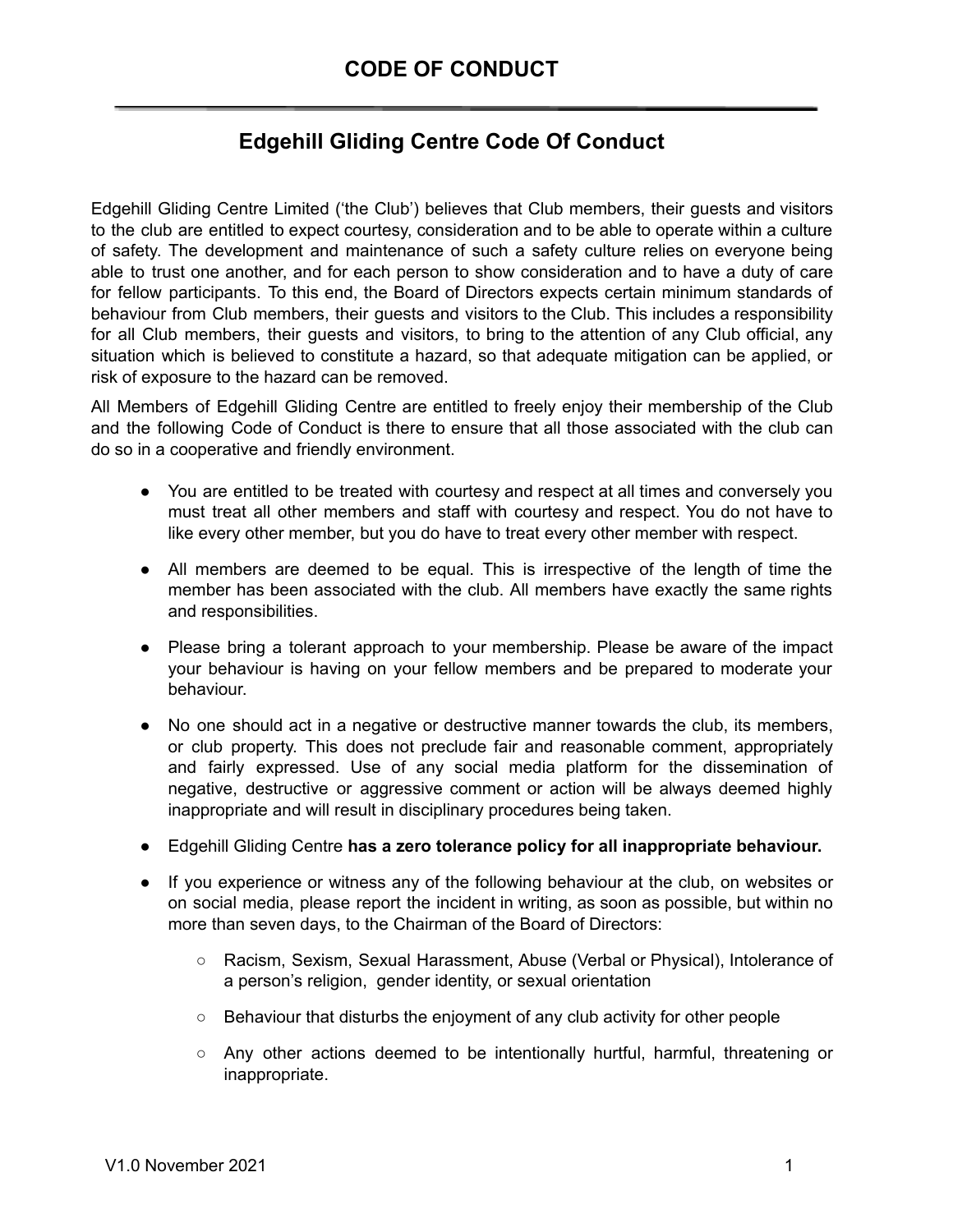● Illegal substances will not be allowed on the premises at any time and anyone found to be under the influence, or in possession, of these substances will be asked to leave the premises immediately, and may subsequently be subject to disciplinary action.

## **Cockpit Culture**

Safety is paramount in gliding, and all club members must contribute to a culture that promotes safety, both in the air and on the airfield. Open communication is essential, and we encourage any member who has concerns about standards of any other member's flying, or operation of the airfield, to voice that concern. It does not matter if the other party is a more experienced pilot, an instructor, or a senior instructor.

There are occasions on which even the best pilots will have lapses in their standards of flying, and giving them objective feedback on those lapses keeps safety standards high. If someone gives you such feedback, do not become defensive or aggressive. The other members have your best interests at heart.

## **Disciplinary Procedure**

The Directors have the right to suspend or withdraw the membership of any member whose conduct, whether on the Club premises or elsewhere, is considered by the Directors to be detrimental to the best interests of the Club, its reputation or in violation of the Edgehill Gliding Centre Code of Conduct, in accordance with the EGC Articles of Association.

## **Confidentiality**

All members shall be entitled to the rights of confidentiality in respect of any complaint made by them or against them and including any actions that may be taken by the club and/or its Directors.

As a member, I will:

- Treat all children and young people with respect and dignity.
- Ensure that their welfare and safety is paramount at all times.
- Develop an appropriate working relationship with junior members, based on mutual trust and respect.
- Never force another participant to carry out a task for which they are not suitably qualified
- Always act in a professional way and not accept bullying, swearing or other disruptive behaviour.
- Follow all guidelines laid down by the BGA and the Club.
- Demonstrate and encourage good airmanship, promoting the positive aspects of the sport and the laws and rules governing gliding and safe behaviour around aircraft and airfields.